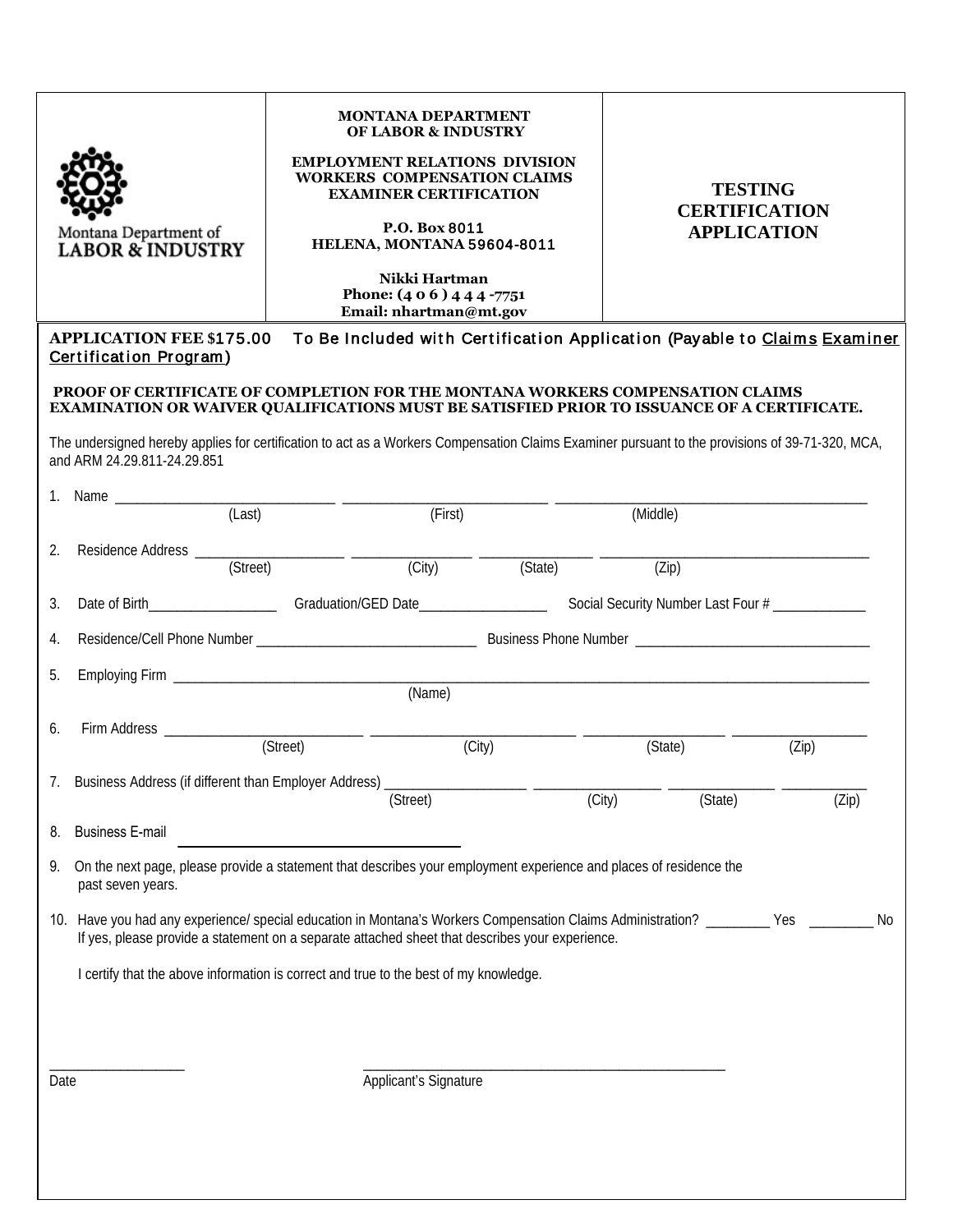## **Employment Information**

| Name & Complete address of employer:                                                                                                                           |                       |
|----------------------------------------------------------------------------------------------------------------------------------------------------------------|-----------------------|
|                                                                                                                                                                | Month Year Month Year |
|                                                                                                                                                                |                       |
|                                                                                                                                                                |                       |
| Average Hours Per Week _____ Time Employed: Years _______ Months _______                                                                                       |                       |
| Full Time _________ Part Time ____________ Volunteer __________                                                                                                |                       |
| Describe duties in detail:                                                                                                                                     |                       |
|                                                                                                                                                                |                       |
|                                                                                                                                                                |                       |
| Name & Complete address of employer:<br><u> 1980 - Johann Barn, mars ann an t-Amhainn an t-Amhainn an t-Amhainn an t-Amhainn an t-Amhainn an t-Amhainn an </u> |                       |
|                                                                                                                                                                |                       |
|                                                                                                                                                                | Month Year Month Year |
|                                                                                                                                                                |                       |
|                                                                                                                                                                |                       |
| Average Hours Per Week ____ Time Employed: Years _____ Months ______                                                                                           |                       |
| Full Time ________ Part Time ___________ Volunteer __________                                                                                                  |                       |
| Describe duties in detail:                                                                                                                                     |                       |